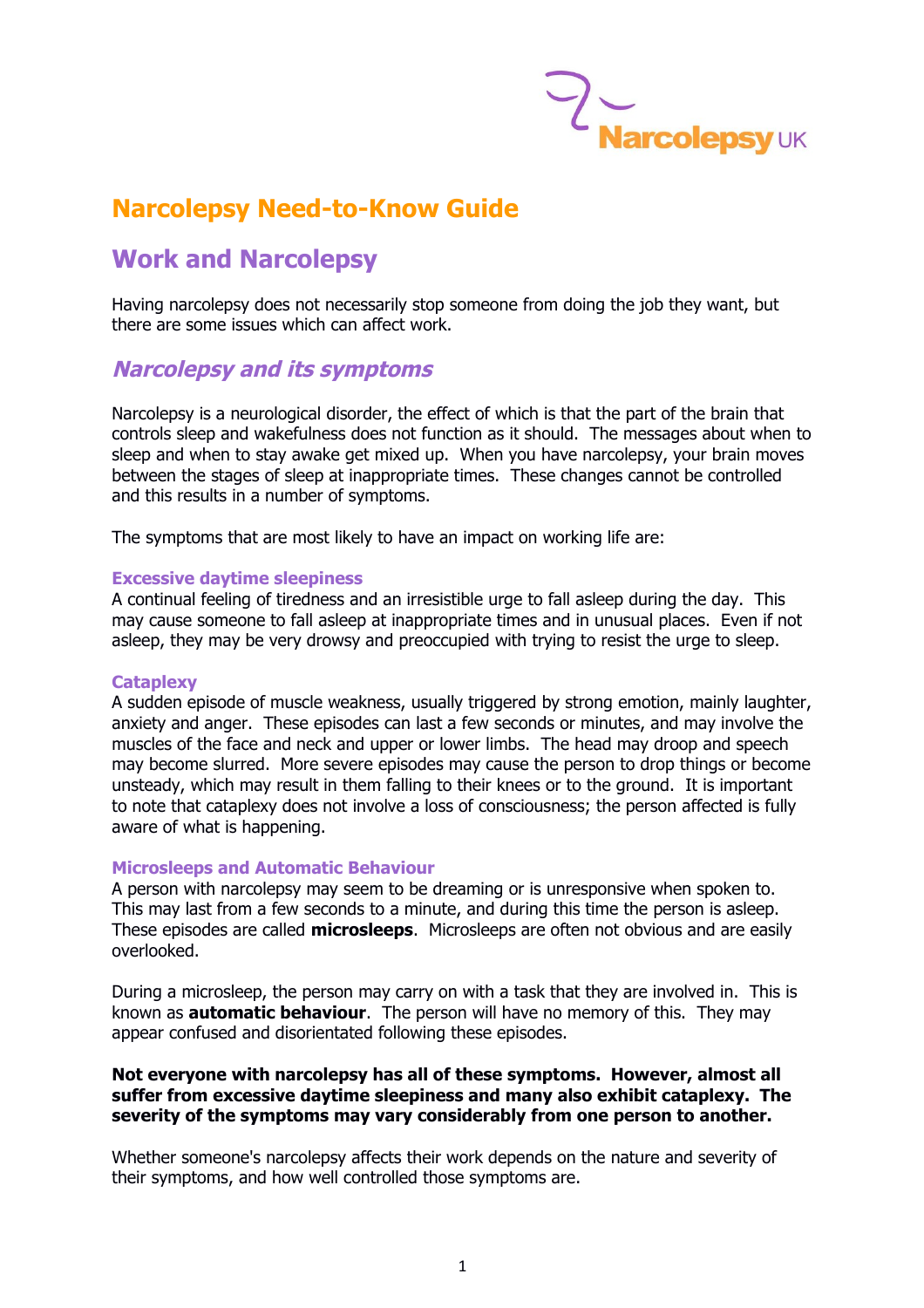

Of course, it also depends on the nature of the work, and any risks that could arise as a result of, for instance, excessive sleepiness or cataplexy. Two important laws that are relevant to these issues are the Health and Safety at Work Act 1974 and the Equality Act 2010.

# **Health and Safety Law**

The Health and Safety at Work Act 1974 makes employers responsible for ensuring that the workplace is safe for all their employees and that all employees are protected from potential dangers to their health. It is important to note that employees are also responsible for their own safety at work, as well as for the safety of their colleagues.

# **Equality Law**

The Equality Act 2010 protects people against discrimination, including discrimination on grounds of disability.

Disability is defined in the Equality Act 2010 as "a physical or metal impairment which has a substantial and long-term adverse effect on their ability to carry out normal day-to-day activities".

"Substantial" means that it is difficult or time-consuming to do activities compared to someone without a disability, and "long-term" means for a period of at least twelve months. "Day-to-day activities" include being able to get around, remembering things and being able to concentrate.

Narcolepsy is a physical, life-long condition and people with narcolepsy are therefore protected by the Equality Act 2010, even if their symptoms are well controlled, and even if they do not regard themselves as being "disabled".

# **Types of Disability Discrimination**

Discrimination on the grounds of disability may take numerous forms, all of which are recognised and addressed by the Equality Act 2010.

# **Direct discrimination**

It is illegal for an employer to treat someone with a disability worse than a person without a disability, without a justifiable reason.

There are several different types of direct discrimination:

**Perceived discrimination** occurs when someone is treated unfairly because it is assumed that their disability affects their ability to carry out day-to-day activities. An example would be to assume without any basis that a person with narcolepsy is not able to do a job as well as someone who does not have narcolepsy.

**Associative discrimination** occurs when someone is treated unfairly because they are connected to someone who has a disability. An example of this type of discrimination would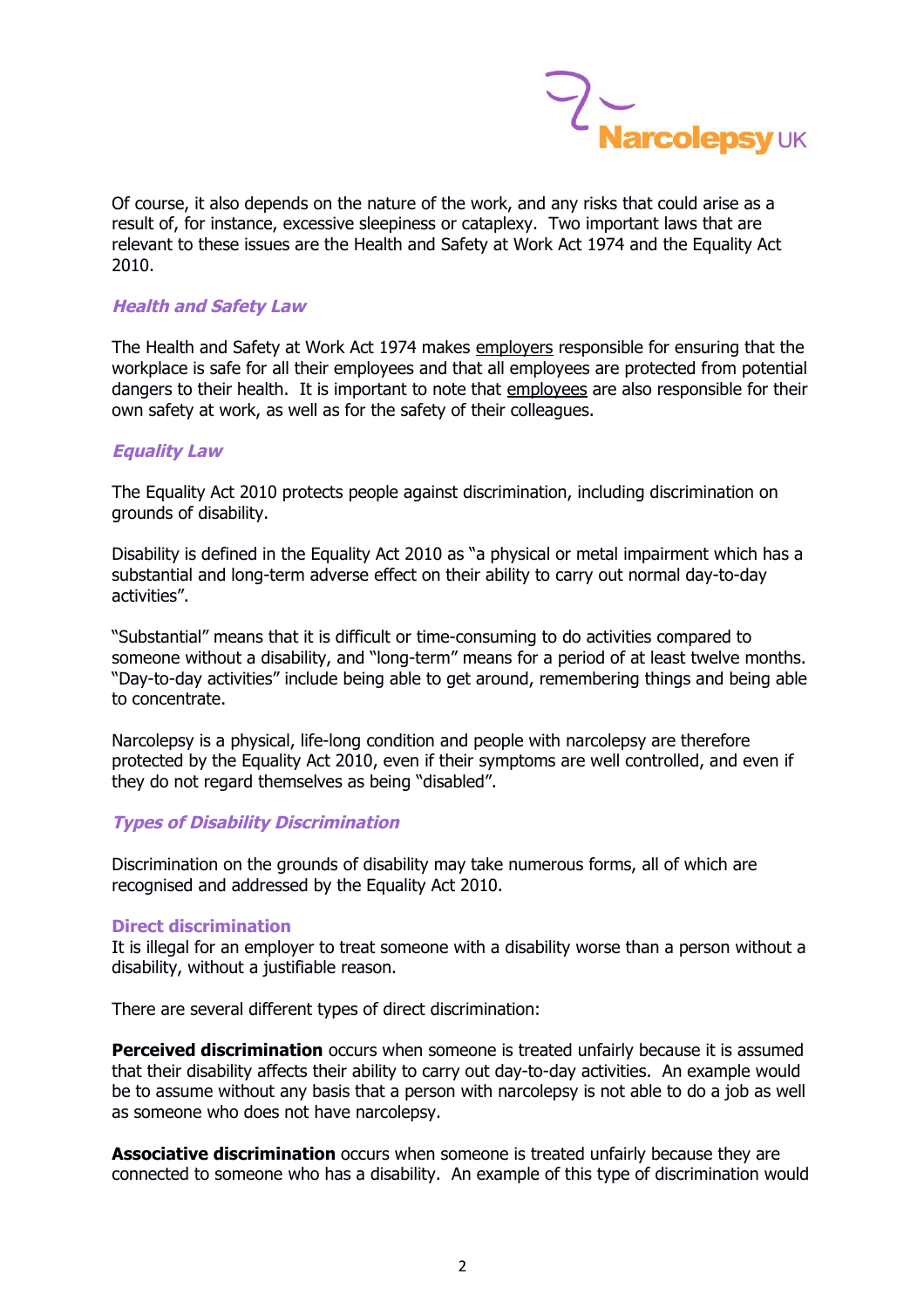

be not to appoint or promote someone because they have a dependent relative with narcolepsy.

**Harassment** means being treated differently because of a disability, without justification and in a way that is humiliating or offensive.

# **Indirect discrimination**

This is treating everyone the same, but in a way that places someone with a disability at a disadvantage. For instance, a rule that "everyone must use the stairs" is unfair to people who use wheelchairs. Employers must be aware that, in order to treat all employees equally, they may need to treat an employee with a disability differently from someone without a disability.

#### **Discrimination arising from disability**

This is treating someone unfairly because of something connected with their disability. For instance, this type of discrimination would occur if someone with a visual impairment were told (without a justifiable reason) that they could not bring their guide dog to work.

#### **Failure to consider making reasonable adjustments**

Reasonable adjustments are changes that employers are expected to consider making so that a person with a disability is not placed at any disadvantage.

#### **Victimisation**

This is treating someone unfairly because they have complained about any form of discrimination, whether their complaint is in relation to themselves or on behalf of someone else.

# **For people with narcolepsy**

As for anybody, the type of work you can do depends on your skills, qualifications, and your experience. It may also depend on how your narcolepsy affects you.

# **Can I do any job I want?**

Not necessarily. All employers have to comply with safety and equality laws, which:

- cover you when you apply for a job, thoughout your work (including promotion and training) to when you leave it; and
- apply whether you have a disability when you apply for a job or if your disability starts once you are employed.

Employers cannot legally refuse to give you a job just because you have narcolepsy. However, they do have to consider your narcolepsy, and what the job entails, to ensure your safety and that of other employees.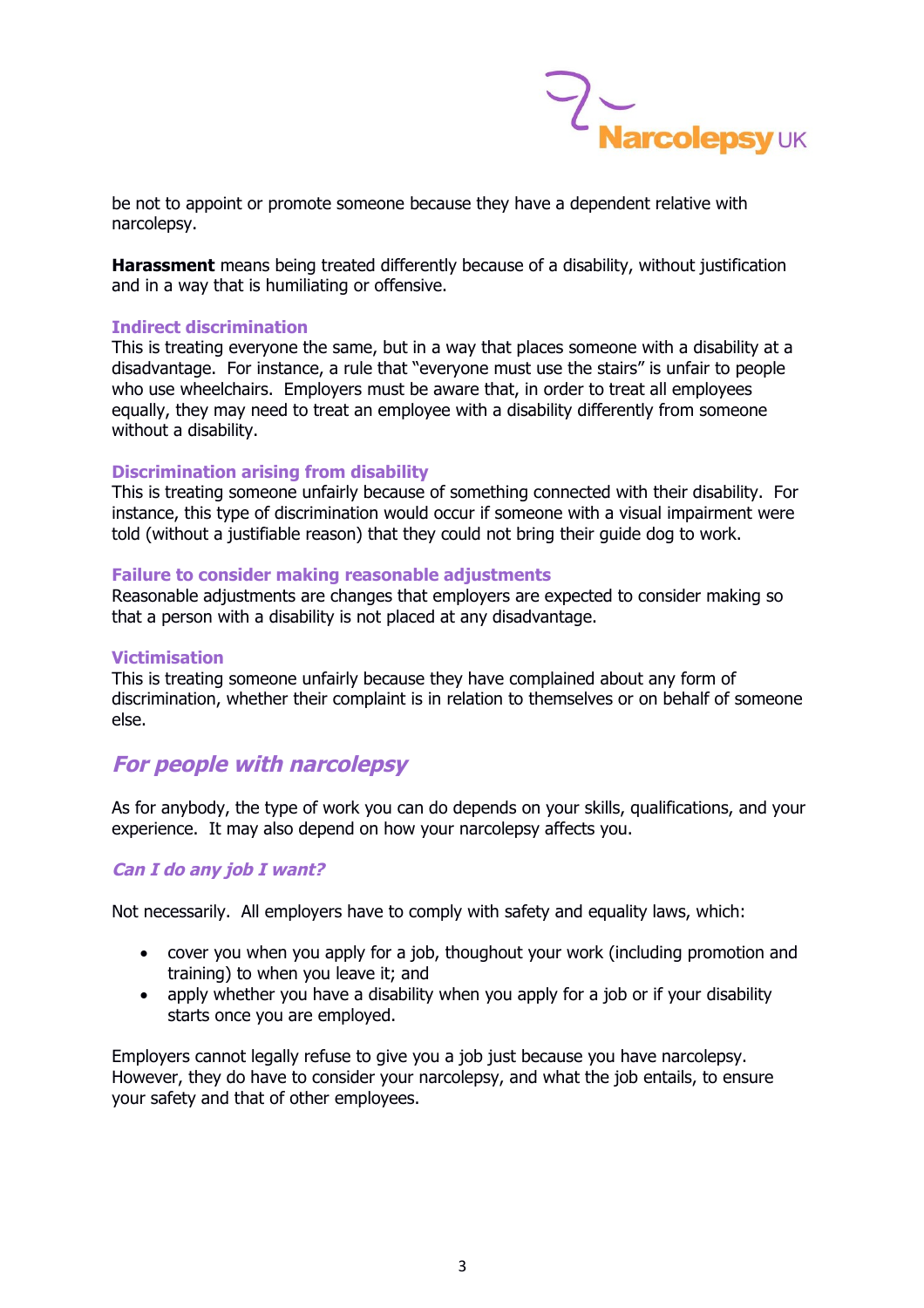

# **Safety at work**

Risks to safety will depend on what your narcolepsy is like and what the job involves.

Some jobs may be a risk if you have excessive sleepiness or cataplexy attacks. Examples include working around unguarded machinery, and working at heights or around open water.

Each situation is different, and so your employer will need to carry out a risk assessment to examine how your narcolepsy could affect the safety of yourself and others at work.

# **Can I do a job that involves driving?**

Many people with narcolepsy are able to drive, and if DVLA is satisfied that your symptoms are well enough controlled for them to issue you with a driving licence, then you should be able to do a job that involves driving. Some employers may take your ability to drive into account when conducting a risk assessment. For instance, if DVLA is satisfied that you can drive safely, your employer may decide you can work with machinery.

# **Other health and safety regulations**

Many professons have a governing body that sets Health & Safety regulations. They will usually look at your individual situation to see whether you can do the job safely.

# **Reasonable adjustments**

An employer needs to consider making adjustments that may help you to do a job as well as any other employee. This means looking at:

- anything about the job that is difficult for you to do or could put you at risk;
- anything about the work environment that makes it difficult for you to do the job or could put you at risk; and
- whether any changes to the job or work environment would help to overcome these problems or risks.

The aim is to make sure that as a disabled person you have, as far as is reasonable, the access to everything that is involved in getting and doing a job as a non-disabled person.

Adjustments vary and will depend on how your narcolepsy affects you and your work. Your employer can make adjustments when you apply for a job, or at any time during your employment.

Adjustments for narcolepsy could include:

- flexible working hours to allow for naps;
- provision of a designated sleep room where a person with narcolepsy can take an undisturbed nap;
- allowing time off for medical appointments.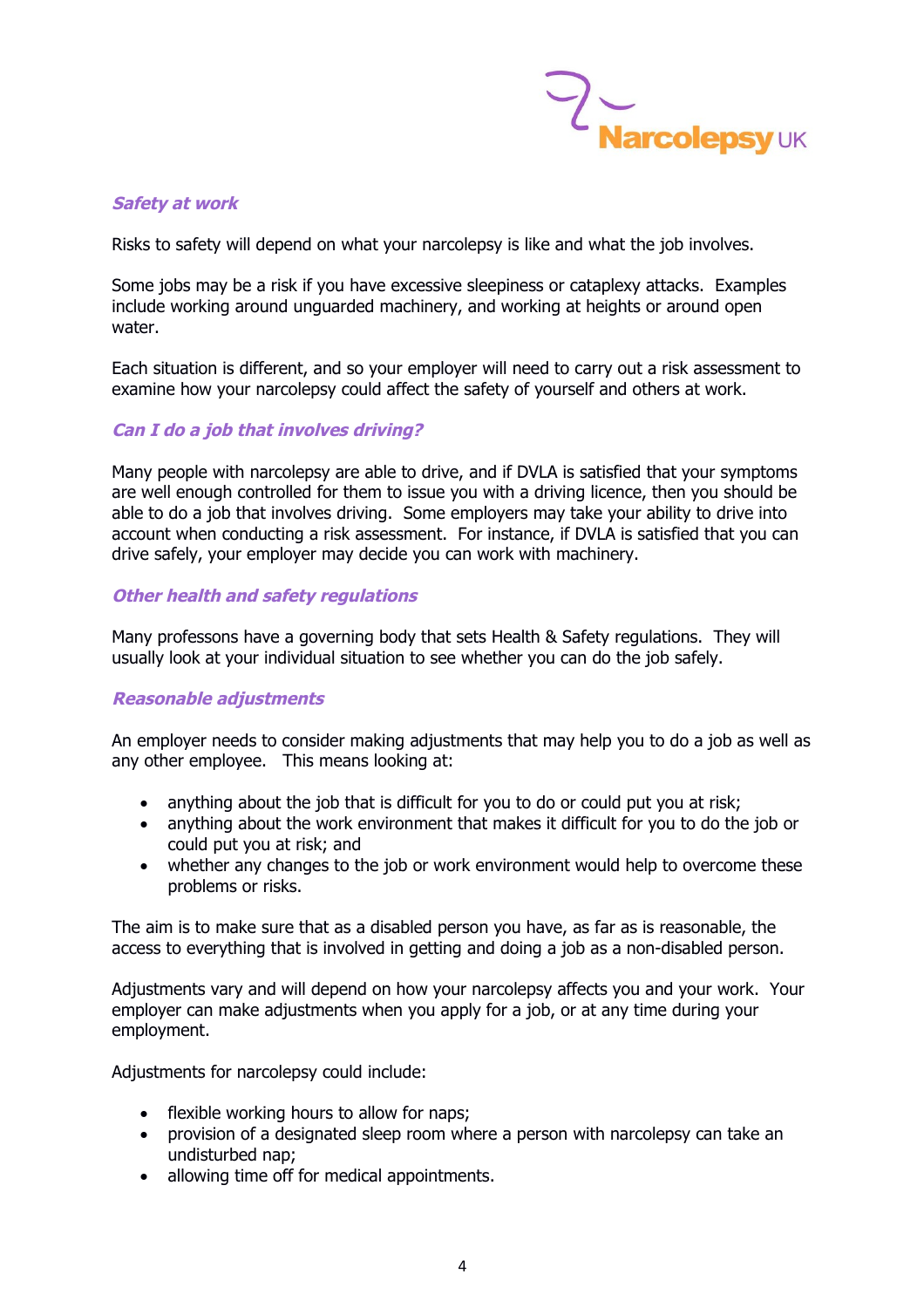

# **Help with finding a job**

You can look for a job through your local Jobcentre Plus office, personal contacts, newspaper and website adverts or employment agencies.

Jobcentre Plus offices have Disability Employment Advisers (DEAs) who provide support to people with disabilities. They can help with assessments, referral to schemes for people with disabilities (such as Work Choice), job matching, and information on employers who are positive about employing people with disabilities.

If you are on benefits, you can ask your local Jobcentre Plus about how your benefits might be affected.

# **Telling people about your narcolepsy**

# **Do I have to tell my employer?**

You do not have to tell an employer about your narcolepsy, but there are several reasons why it may be advisable to do so.

#### **Your employer can only help if they know about your narcolepsy**

Some people worry that telling an employer about their narcolepsy could affect their chance of getting a job or of being treated fairly at work. Although discrimination can happen, the Equality Act 2010 aims to protect you from discrimination and to help your employer to treat you fairly and to support you at work. Knowing about your narcolepsy can help your employer to do this.

#### **Employers have responsibilities under the Health and Safety at Work Act**

For employers to be able to meet health and safety regulations, they need to know whether their employees have any medical conditions that could affect their work. Employers can only ask you questions about your health to help keep you and others safe at work, and to help you to be able to do your job. If your employer knows about your narcolepsy they may make changes to your job or environment to make it safer for you. If you do not tell your employer, you cannot hold them responsible for not doing safety assessments for you.

#### **Employers are expected to consider making reasonable adjustments**

If your employer knows about your narcolepsy, they can consider making reasonable adjustments to your work or working environment for you. If your employer does not know about your narcolepsy, they will have no reason to consider what they can do to help you, and you cannot hold them responsible for any consequences of them not making reasonable adjustments.

#### **The people you work with will be more able to help you**

Often people feel more comfortable with narcolepsy if they understand what it is and know what to do if you fall asleep or have a cataplexy attack. This might help them feel more confident about how to help you at work.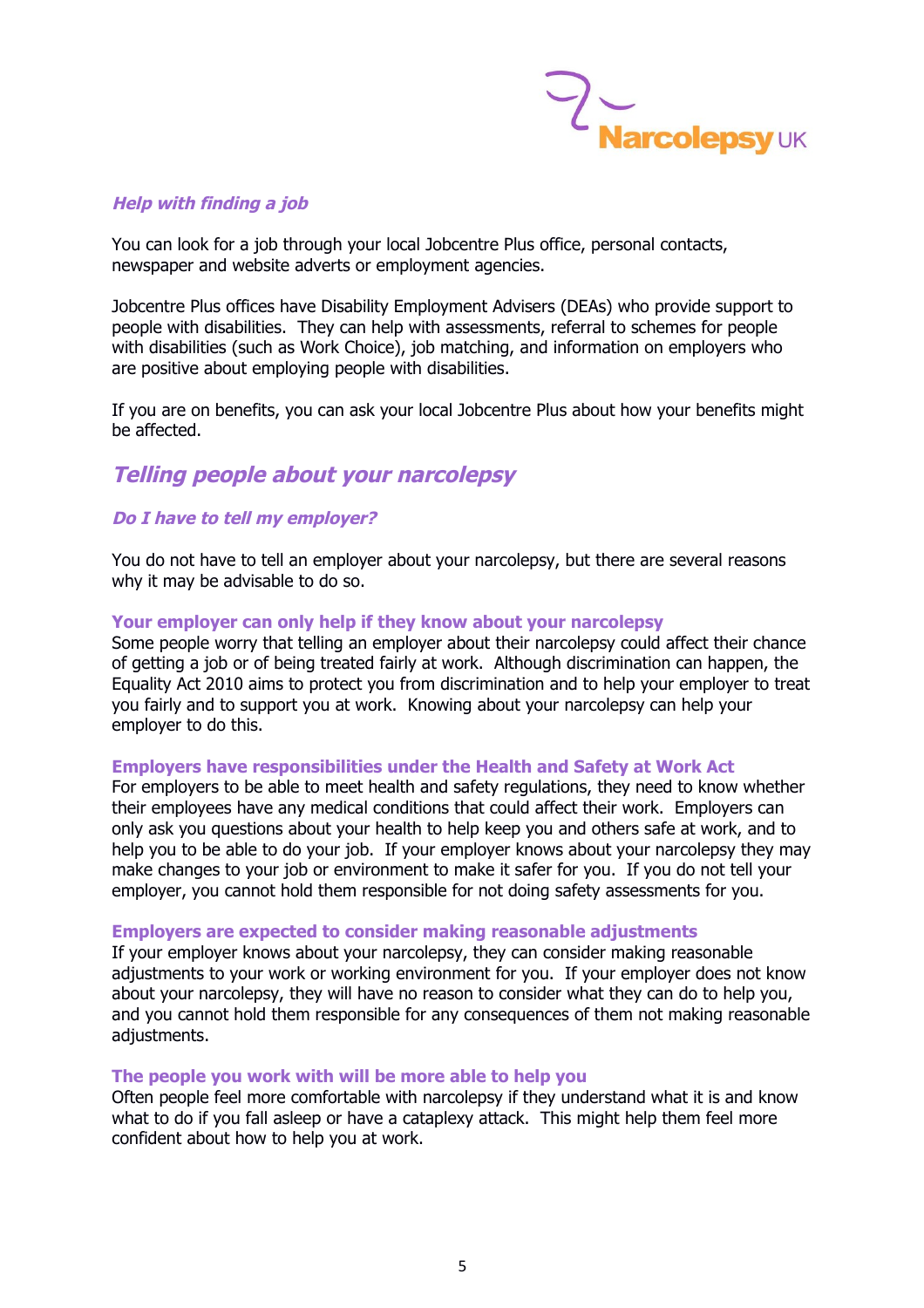

# **You have an obligation to maintain safety in the workplace**

It is not only the employer that has an obligation to ensure the safety of all employees. As an employee, you too are required to ensure your own and other employees' safety. Not telling your employer about your narcolepsy could mean that you are expected to carry out duties that would not be assigned to you if your employer did know about your narcolepsy. That could place you and others at risk.

# **When is the best time to tell a new employer about my narcolepsy?**

If you decide to tell your new employer about your narcolepsy:

- You could mention it in your application for the job, either in the application form or a covering letter. This could include details from your GP or consultant about your narcolepsy. This may help your potential employer understand your narcolepsy before you have an interview.
- You might mention it at an interview, and talk about it face to face. This gives you an opportunity to show your skills and experience, before talking about your narcolepsy.
- You might mention it at a final interview or when you are offered the job.

Once you have told your new employer about your narcolepsy, they must carry out a risk assessment and consider what reasonable adjustments they can make to help you. They may get medical advice, or ask a Health & Safety or Occupational Health expert to assist them.

#### **Access to Work**

Access to Work is a scheme that supports people with disabilities and their employers. If you have problems or particular needs at work because of your narcolepsy, Access to Work may be able to help find solutions. For example, they may be able to fund reasonable adjustments such as equipment or extra support at work, or help with the cost of getting to and from work if you are not able to drive or use public transport.

Details of the Access to Work scheme can be found [here.](https://www.gov.uk/access-to-work)

# **Other help with travel costs**

If you do not drive because of your narcolepsy, you can apply for a railcard to get discounted rail fares. You can also apply for a free national bus pass to travel around the UK.

# **Could I lose my job due to my narcolepsy?**

If you are already in a job and you develop narcolepsy, or if your narcolepsy changes and starts to cause problems at work, you might be worried about losing your job.

Under the Equality Act, your employer is expected to consider making reasonable adjustments so that you can carry on working.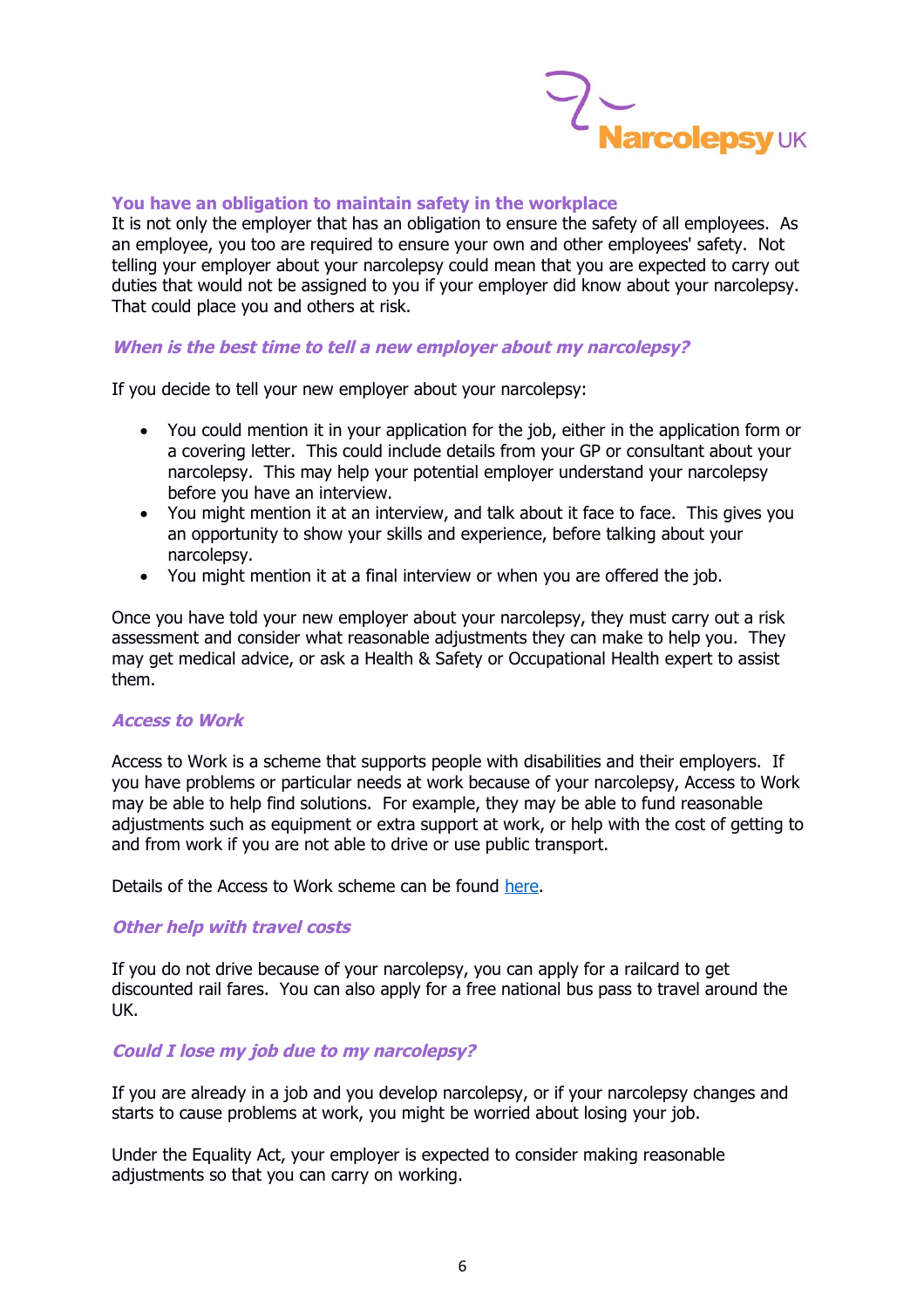

If you develop narcolepsy, or if your symptoms are difficult to control, you may be referred to a specialist to review your narcolepsy. The review may help with making decisions about your job. For example, it may help to identify reasonable adjustments for you. Some adjustments may be temporary, while your narcolepsy is being reviewed or treated, and some may need to change over time.

# **Who can I talk to?**

You may want to talk to your line manager, or someone in your Personnel or Human Resources department if you have one, about how you are feeling. Talking about any problems or concerns you have might help them to support you or look for reasonable adjustments that would help you.

# **More information and useful links**

# **Help with work, skills and training**

#### **Jobcentre Plus**

See your local phone book or www.gov.uk/browse/working Information on training and employment

#### **Disability Employment Advisers**

(At local Jobcentre Plus offices) can provide support for people with disabilities. They may know what schemes are available locally to help you get back into work.

#### **Remploy**

Jobseekers: 0300 456 8110 Employers: 0300 456 8113 www.remploy.co.uk Supports people with disabilities into work.

# **Disability Rights UK**

www.disabilityrightsuk.org Information to support people with disabilities in education and training.

# **Guidance on Employment Law and discrimination**

# **ACAS (Advisory, Conciliation and Arbitration Service)**

Helpline 0300 123 1110 www.acas.org.uk Advice for employers and employees.

# **Citizens Advice Bureau (CAB)**

See your local phone book or www.citizensadvice.org.uk Local CABs offer free, confidential and independent advice.